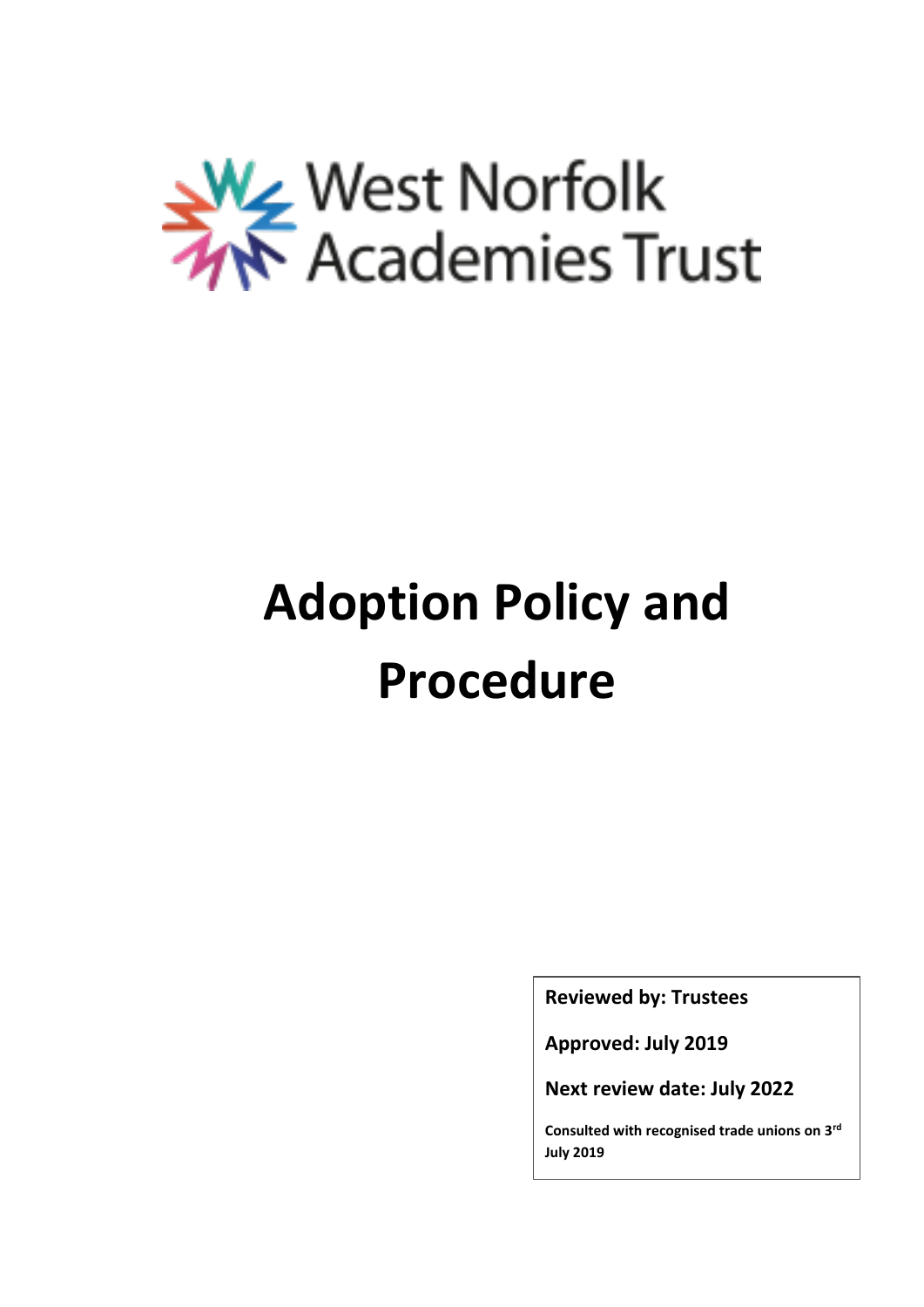#### **Contents**

| $\mathbf{1}$            | <b>About this Policy</b>                        | $\mathbf{1}$            |
|-------------------------|-------------------------------------------------|-------------------------|
| 2                       | <b>Definitions</b>                              | $1 - 2$                 |
| 3                       | <b>Entitlement to adoption leave</b>            | 2                       |
| 4                       | If you are adopting a child with another person | $2 - 3$                 |
| 5                       | If you are adopting a child alone               | 3                       |
| 6                       | If you are adopting more than one child         | 3                       |
| $\overline{\mathbf{z}}$ | <b>Notification requirements</b>                | 3                       |
| 8                       | <b>Overseas adoptions</b>                       | $3 - 4$                 |
| 9                       | <b>Starting adoption leave</b>                  | 4                       |
| 10                      | <b>Adoption pay</b>                             | $4 - 5$                 |
| 11                      | Time off for an adoption appointment            | 5                       |
| 12                      | Amount of time off                              | $5-6$                   |
| 13                      | How to book time off                            | 6                       |
| 14                      | Terms and conditions during adoption leave      | 6                       |
| 15                      | <b>Annual Leave</b>                             | $6-7$                   |
| 16                      | <b>Pensions</b>                                 | $\overline{\mathbf{z}}$ |
| 17                      | <b>Disrupted adoption</b>                       | $\overline{\mathbf{z}}$ |
| 18                      | Keeping in touch                                | $7 - 8$                 |
| 19                      | <b>Returning to work</b>                        | 8                       |
| 20                      | Deciding not to return                          | 8                       |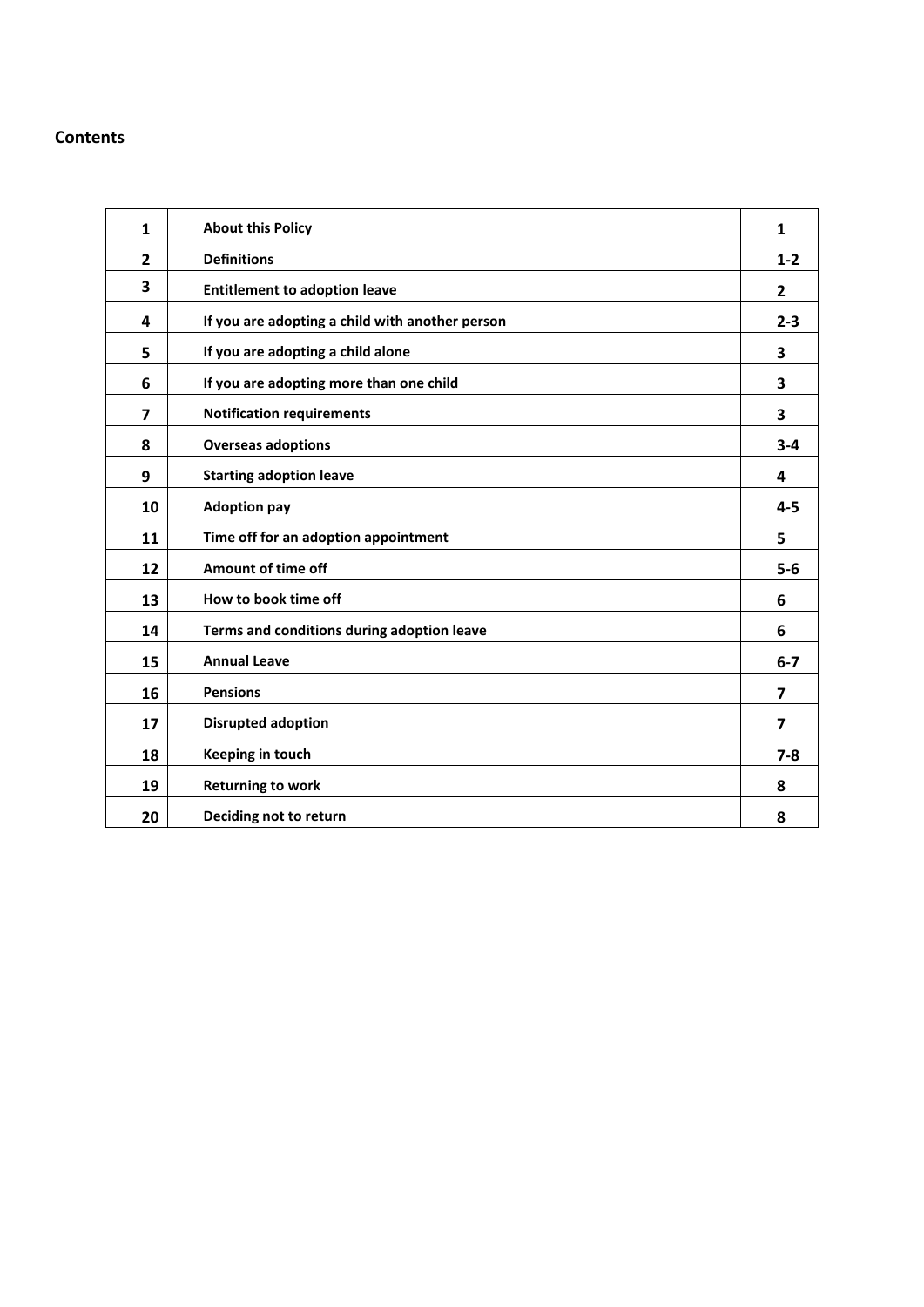## **1. About this Policy**

- 1.1. This policy sets out the arrangements for adoption leave and pay for employees who are adopting a child through a UK adoption agency. If you are adopting through an overseas adoption agency see paragraph 8 below.
- 1.2. If you have a child placed with you under a local authority "fostering for adoption" or "concurrent planning" arrangement, or you are entering into a surrogacy arrangement under which you will be applying for a parental order, you may also be entitled to adoption leave and pay. Please speak to your line manager for further information.
- 1.3. Arrangements for time off to attend adoption appointments are set out at paragraph 11 below.
- 1.4. In some cases you and your partner may be eligible to opt into the Shared Parental Leave (SPL) scheme which gives you more flexibility to share the leave and pay available in the first year after the child is placed with you. However, one of you must take at least two weeks' adoption leave first. Details of SPL are set out in the Shared Parental Leave (Adoption) Policy.
- 1.5. This policy only applies to employees. It does not apply to agency workers or selfemployed contractors. It does not form part of any employee's contract of employment and we may amend it at any time, in consultation with the relevant bodies.

#### **2. Definitions**

**Adopter:** A child's adopter is either the person who has been matched with the child for adoption or, where two people have been matched jointly, the person who has elected (at the time they are notified that they have been matched) to be the child's adopter for statutory adoption leave and pay purposes.

**Prospective adopter:** A prospective adopter is someone who has been approved as suitable to adopt a child and has been notified of that decision.

**Partner:** spouse, civil partner or someone living with another person in an enduring family relationship, but not a sibling, child, parent, grandparent, grandchild, aunt, uncle, niece or nephew.

**Child:** A child is a person who is under the age of 18 when they are placed with the adopter for adoption.

**Adoption agency:** An adoption agency in England and Wales is defined by reference to section 2 of the Adoption and Children Act 2002 (ACA 2002) (either a local authority or registered adoption society in England and Wales)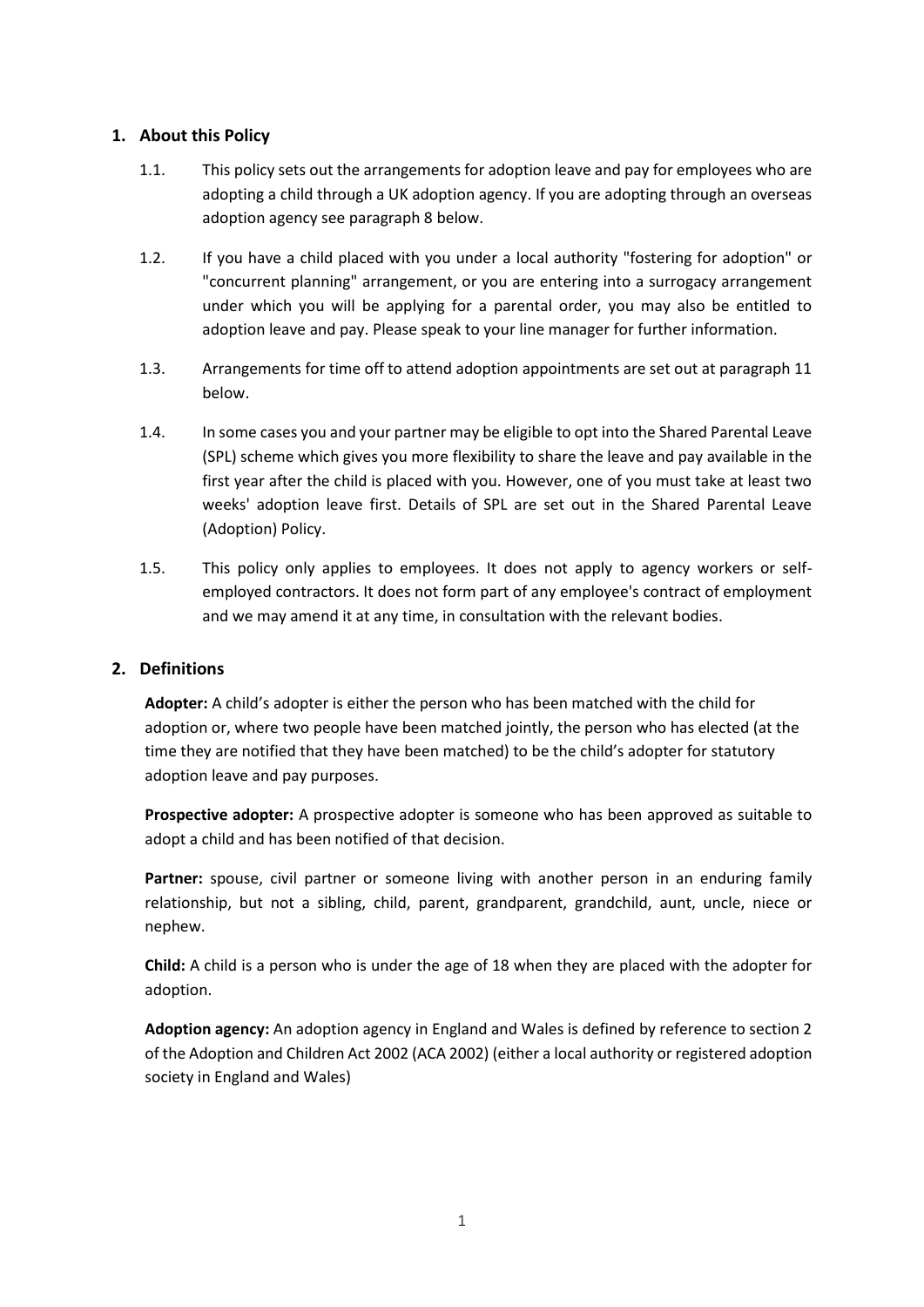**Matched for adoption:** A person is matched with a child for adoption when:

- An adoption agency decides that they would be a suitable adoptive parent for the child either individually or jointly with another person; or
- A decision has been made to place the child with a local authority foster parent who is also an approved prospective adopter and an adoption agency has identified them as the person with whom the child is to be placed.

**Notification of being matched for adoption:** A person is notified of having been matched with a child:

- When an adoption agency decides that they would be a suitable adoptive parent, on the date on which they receive notification of the adoption agency's decision.
- When a local authority foster parent is identified as an adoptive parent, on the date on which they receive notification of the adoption agency's decision.

**Notification of being placed for adoption:** A person is notified of a child being placed for adoption where either the child is:

- Placed for adoption under the ACA 2002; or
- Placed in accordance with section 22C of the Children Act 1989 with a local authority foster parent who is also a prospective adopter.

#### **3. Entitlement to adoption leave**

- 3.1. You are entitled to adoption leave if you meet all the following conditions:
	- a) you are adopting a child through a UK or overseas adoption agency.
	- b) the adoption agency has given you written notice that it has matched you with a child for adoption and tells you the date the child is expected to be placed into your care with a view to adoption (Expected Placement Date).
	- c) you have notified the agency that you agree to the child being placed with you on the Expected Placement Date.
	- d) your partner will not be taking adoption leave with their employer (although they may be entitled to take paternity leave).
	- e) The maximum adoption leave entitlement is 52 weeks, consisting of 26 weeks' Ordinary Adoption Leave (OAL) and 26 weeks' Additional Adoption Leave (AAL).

#### **4. If you are adopting a child with another person**

- 4.1. Where you and your partner are adopting a child, you must decide between you who will be treated as the primary adopter and who will be treated as the secondary adopter for the purposes of time off. You must tell us your decision the first time you request time off for an adoption appointment. This will affect how much time you can take off and whether it is paid.
- 4.2. You would usually choose to be the primary adopter if you intend to take adoption leave when the child is placed with you. You would not be able to take paternity leave if you have elected to be the primary adopter.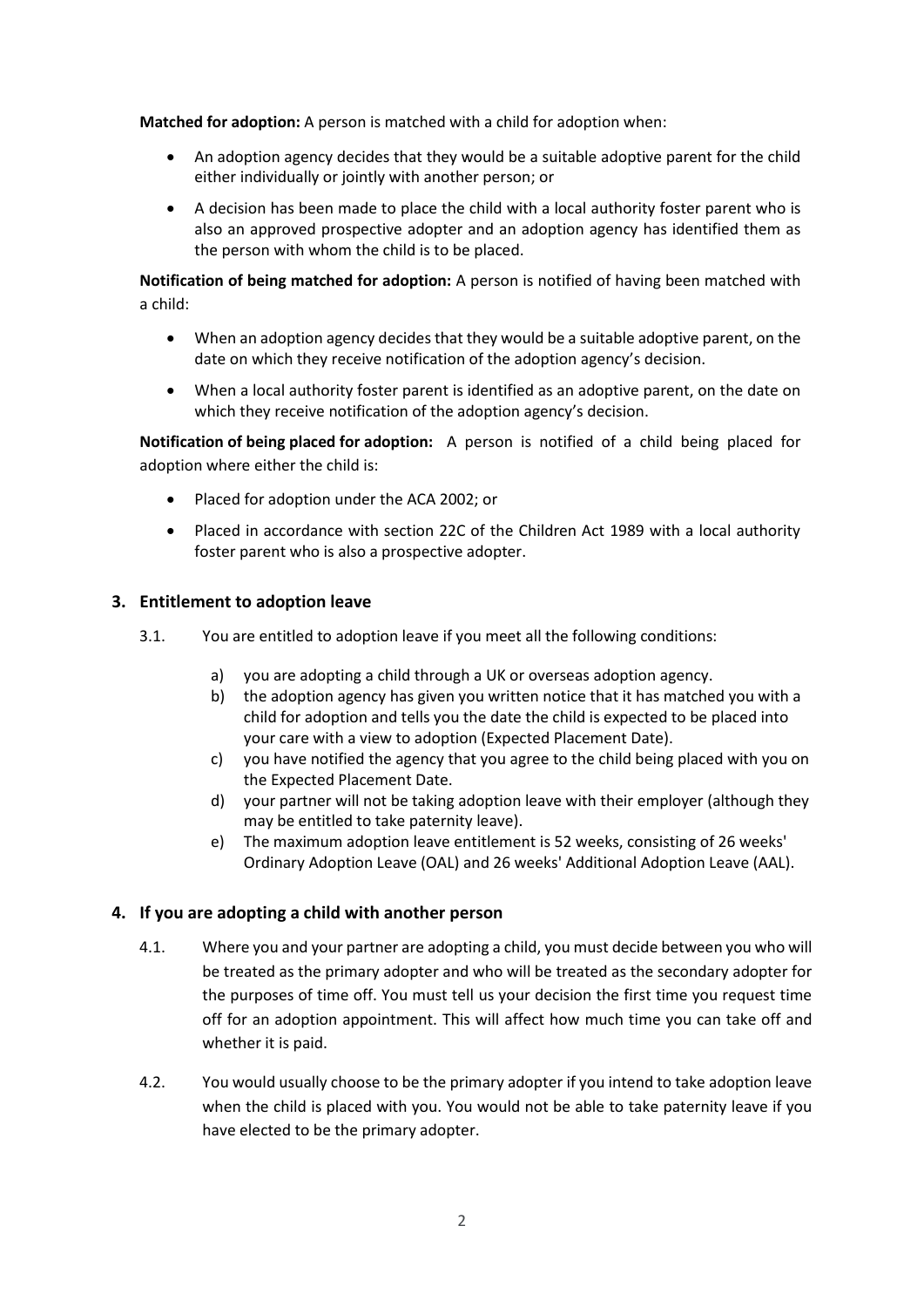4.3. You would usually choose to be the secondary adopter if you intend to take paternity leave when the child is placed with you, although you may be able to take adoption leave if your partner is not taking it. Please refer to West Norfolk Academies Trust's Paternity Policy (Adoption) which is available on West Norfolk Academies Trust's website.

## **5. If you are adopting a child alone**

5.1. If you are adopting a child alone, you are treated as the primary adopter.

## **6. If you are adopting more than one child**

6.1. If the adoption agency is placing more than one child with you as part of the same arrangement, this is treated as one adoption and will not increase the amount of adoption leave or time off you can take.

## **7. Notification requirements**

- 7.1. Not more than seven days after the adoption agency notifies you in writing that it has matched you with a child (or where that is not reasonably practicable, as soon as reasonably practicable), you must give us notice in writing of the Expected Placement Date, and your intended start date for adoption leave (Intended Start Date).
- 7.2. We will then write to you within 28 days to inform you of your Expected Return Date assuming you take your full entitlement to adoption leave.
- 7.3. Once you receive the matching certificate issued by the adoption agency, you must provide us with a copy.

#### **8. Overseas adoptions**

If you are adopting a child from overseas, the following will apply, in addition to the rest of this policy:

- 8.1. You must have received notification that the adoption has been approved by the relevant UK authority (Official Notification).
- 8.2. You must give us notice in writing of:
	- a) your intention to take adoption leave;
	- b) the date you received Official Notification; and
	- c) the date the child is expected to arrive in Great Britain.
- 8.3. This notice should be given as early as possible but in any case within 28 days of receiving Official Notification (or, if you have less than 26 weeks' employment with us at the date of Official Notification, within 30 weeks of starting employment).
- 8.4. You must also give us at least 28 days' notice in writing of your Intended Start Date. This can be the date the child arrives in Great Britain or a predetermined date no more than 28 days after the child's arrival in Great Britain.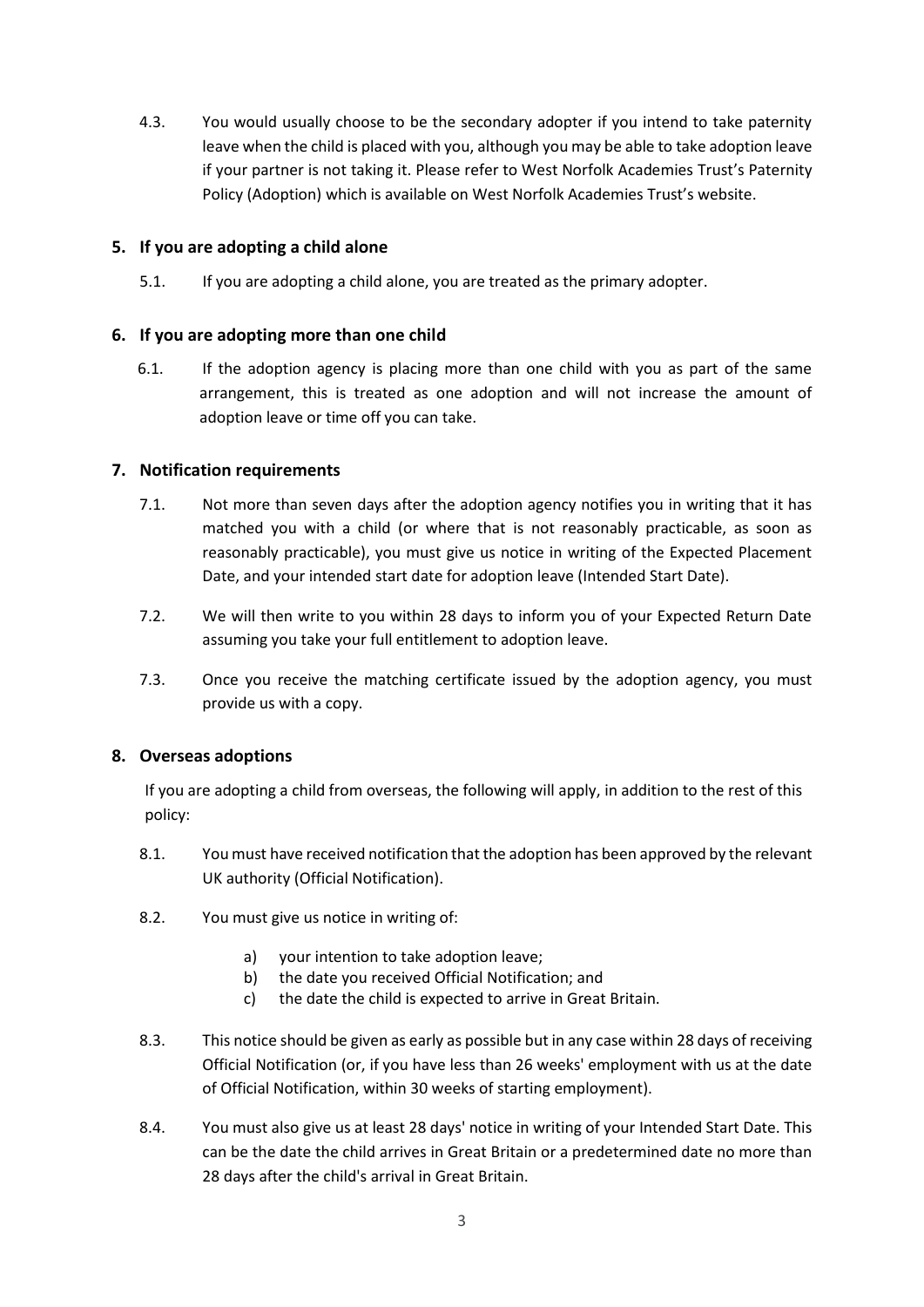- 8.5. You must also notify us of the date the child arrives in Great Britain within 28 days of that date.
- 8.6. We may also ask for a copy of the Official Notification and evidence of the date the child arrived in Great Britain.

## **9. Starting adoption leave**

- 9.1. OAL may start on a predetermined date no more than 14 days before the Expected Placement Date, or on the date of placement itself, but no later.
- 9.2. If you want to change your Intended Start Date please tell us in writing. You should give us as much notice as you can, but wherever possible you must tell us at least 28 days before the original Intended Start Date (or the new start date if you are bringing the date forward). We will then write to you within 28 days to tell you your new Expected Return Date.
- 9.3. A minimum of two weeks adoption leave must be taken immediately following the placement of the child as compulsory adoption leave.
- 9.4. Shortly before your adoption leave starts we will discuss with you the arrangements for covering your work and the opportunities for you to remain in contact, should you wish to do so, during your leave. For example, we will explain to you that you have the opportunity to participate in optional Keeping in Touch (KIT) days.

## **10. Adoption pay**

- 10.1. Statutory Adoption Pay (SAP) is payable for up to 39 weeks. It stops being payable if you return to work sooner or if the placement is disrupted (see paragraph 17). You are entitled to SAP if:
	- a) you have been continuously employed for at least 26 weeks ending with the week in which the adoption agency notified you that you had been matched with the child (Qualifying Week) and are still employed by us during that week;
	- b) your average weekly earnings during the eight weeks ending with the Qualifying Week (Relevant Period) are not less than the lower earnings limit set by the government; and
	- c) you have given us the relevant notifications under paragraph 7.
- 10.2. SAP is calculated as follows:
	- a) First six weeks: SAP is paid at the Earnings-related Rate of 90% of your average earnings over the Relevant Period.
	- b) Remaining 33 weeks: SAP is paid at the Prescribed Rate which is set by the government for the relevant tax year, or the Earnings-related Rate if this is lower.
- 10.3. SAP accrues with each complete week of absence and payments are made on the next normal payroll date. Income tax, National Insurance and pension contributions are deducted as appropriate.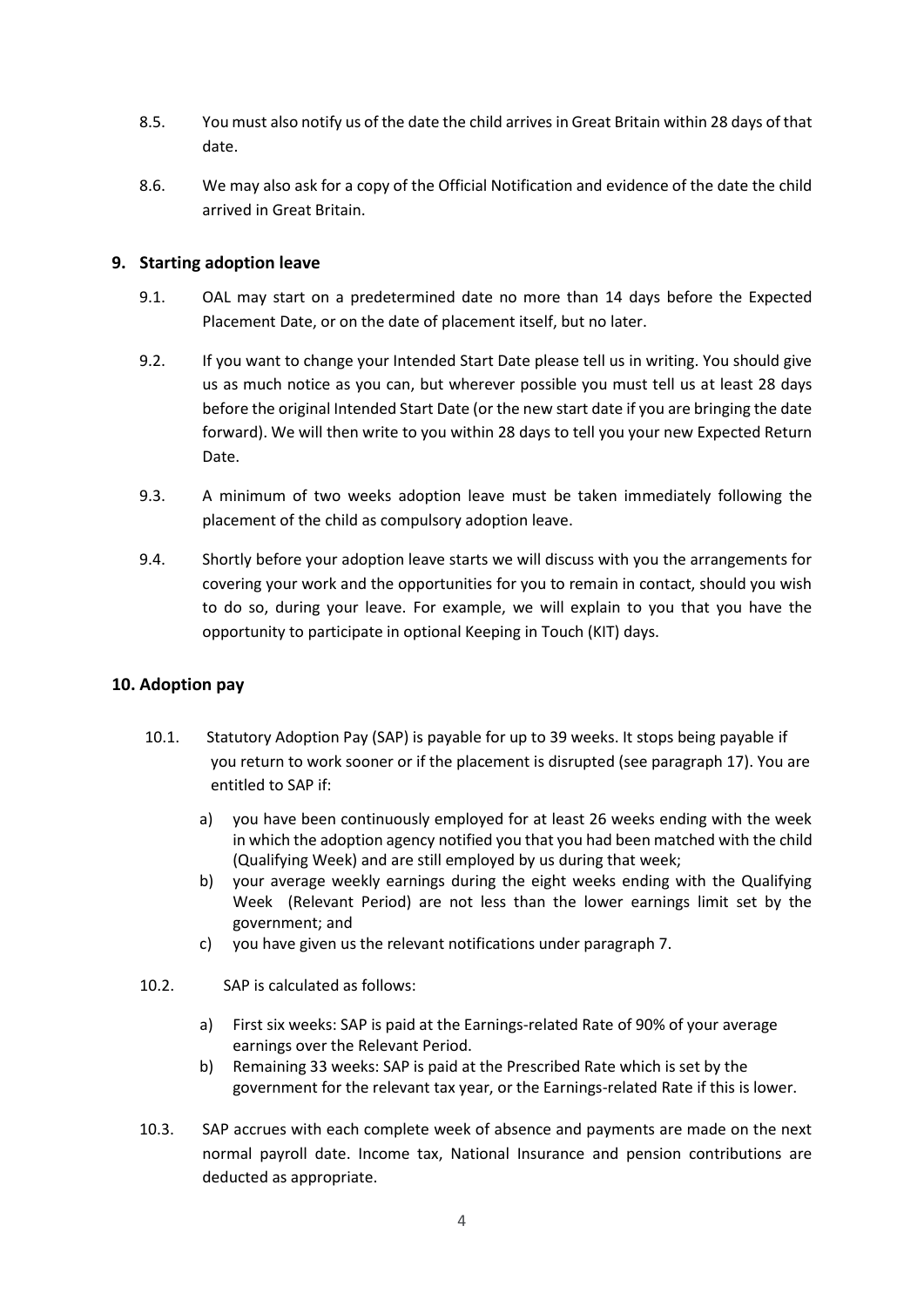- 10.4. If you leave your employment with us for any reason (for example, if you resign or are made redundant) you are still eligible for SAP if you have already been notified by an adoption agency that you have been matched with a child. In such cases, SAP starts:
	- a) 14 days before the Expected Placement Date; or
	- b) the day after your employment ends, whichever is the later.
- 10.5. If, at the end of the Qualifying Week, you have been continuously employed for at least 12 months then your pay will be as follows:

**For Support Staff:** 6 weeks pay at 90% of average earnings, followed by 12 weeks half pay and Prescribed Rate (or Earnings related Rate if this is lower) followed by 21 weeks (at Prescribed Rate (or Earnings related Rate if this is lower). The remaining period of AAL is unpaid.

**For Teachers:** 4 weeks full pay (average earnings), 2 weeks pay at 90% of average earnings, followed by 12 weeks half pay and Prescribed Rate (or Earnings related Rate if this is lower) followed by 21 weeks (at Prescribed Rate (or Earnings related Rate if this is lower). The remaining period of AAL is unpaid.

- 10.6. Payment of adoption pay at paragraph 10.4 is conditional upon you returning to your job for at least 13 weeks (including periods of school closure).
- 10.7. Where we agree, a full-time employee may return to work on a part-time basis for a period, which equates to 13 weeks full time service.

#### **11. Time off for an adoption appointment**

- 11.1. An adoption appointment is an appointment arranged by an adoption agency (or at the agency's request) for you to have contact with a child who is to be placed with you for adoption, or for any other purpose related to the adoption.
- 11.2. You may take time off to attend an adoption appointment once the adoption agency has notified you that a child is to be placed with you for adoption but before the child is actually placed with you.

#### **12. Amount of time off**

- 12.1. If you are adopting on your own or have elected to be the primary adopter, you may take paid time off to attend an adoption appointment on up to five occasions in relation to any particular adoption.
- 12.2. An adopter who has taken paid time off work to attend up to five adoption appointments is disqualified from taking paternity leave and pay. Where you and your partner are jointly adopting a child and both adopters are potentially eligible for adoption leave and pay, the adopter that intends to take a longer period of time off work would normally be the person who takes paid time off work to attend adoption appointments. Please refer to the Paternity Policy (Adoption) which is available on the West Norfolk Academies Trust website.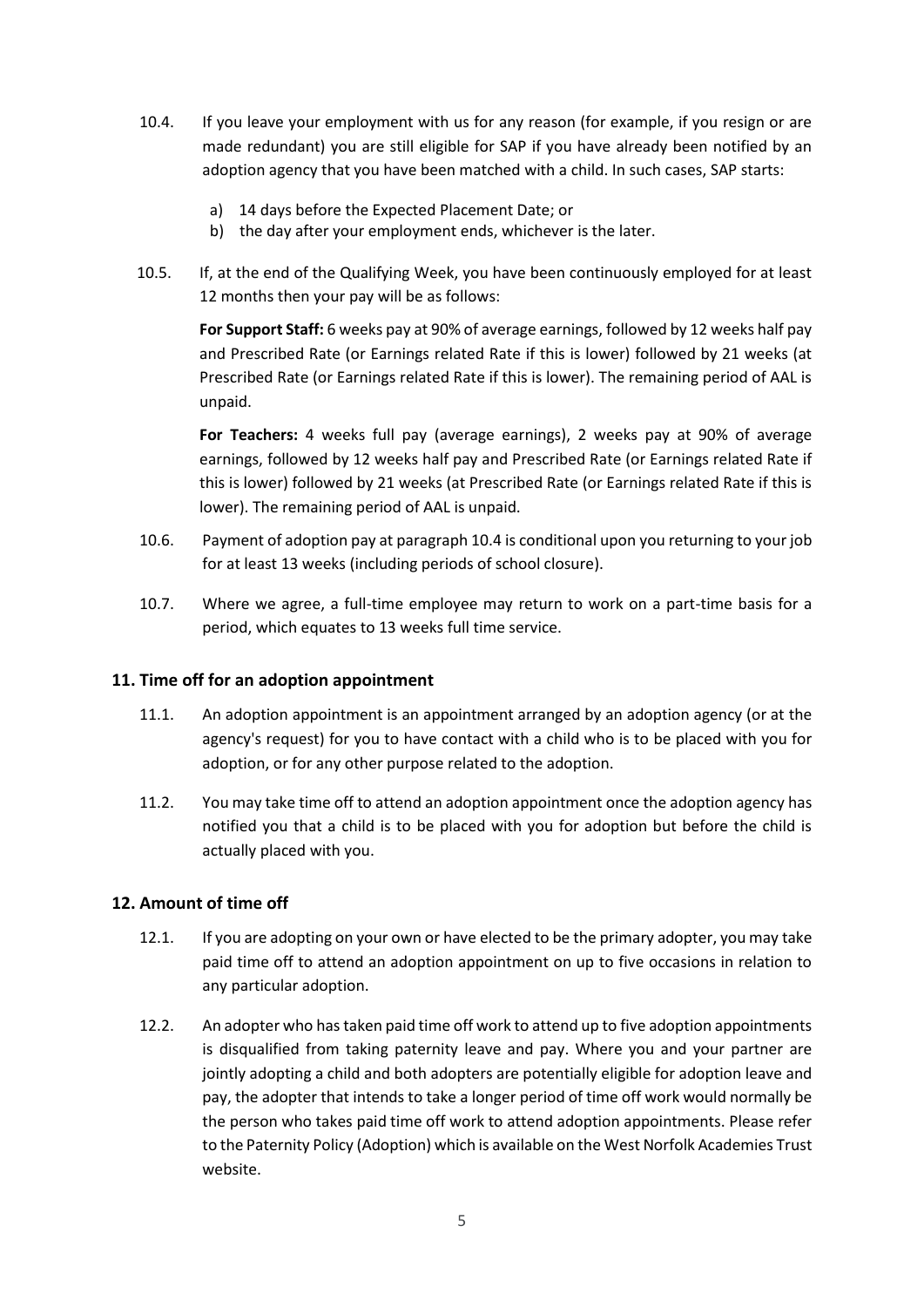- 12.3. If you are the secondary adopter so intend to take paternity leave and pay, you may take unpaid time off to attend an adoption appointment on up to two occasions only.
- 12.4. You must not take more than six and a half hours off for each appointment, including travel and waiting time.

## **13. How to book time off**

- 13.1. Please give us as much notice of the appointment as possible. You must provide your line manager with a signed statement or an email confirming:
	- a) the date and time of the appointment.
	- b) that the appointment has been arranged or requested by the adoption agency.
	- c) whether you are adopting a child alone or jointly with another person.
	- d) if you are adopting with another person, whether you are electing to take paid or unpaid time off.
- 13.2. If you are an agency worker you may have to notify your agency as well. You should check with the agency.
- 13.3. We may sometimes ask you to try and rearrange an appointment where it is reasonable to do so. In exceptional circumstances we reserve the right to refuse a request for a particular appointment but we will not do so without good reason.
- 13.4. Any time off under this policy must be taken before the first child is placed with you.

#### **14. Terms and conditions during adoption leave**

- 14.1. All the terms and conditions of your employment remain in force during OAL and AAL, except for the terms relating to pay. In particular:
	- a) annual leave entitlement under your contract shall continue to accrue (see paragraph 15);
	- b) and pension benefits shall continue (see paragraph 16).

#### **15. Annual leave**

- 15.1. Annual leave will accrue at the rate provided under your contract.
- 15.2. Our holiday year runs from April to April. In many cases a period of adoption leave will last beyond the end of the holiday year. Any holiday entitlement for the year that is not taken, or cannot reasonably be taken before starting your adoption leave can be carried over to the next holiday year and must be taken immediately before returning to work, or within three months of returning to work unless agreed otherwise. You should try to limit carry over to one week's holiday or less. Carry-over of more than one week is at our discretion.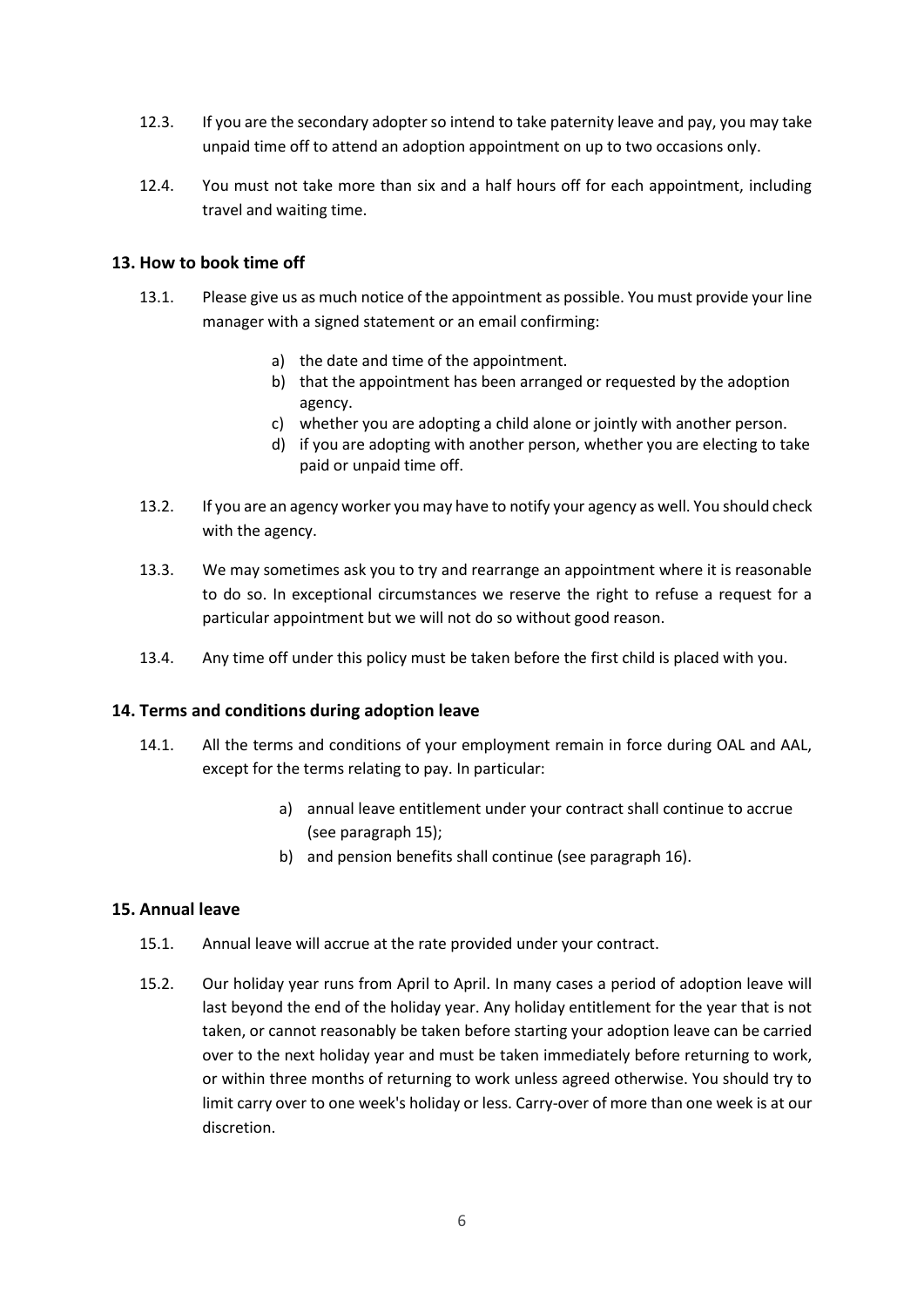15.3. You should discuss your holiday plans with your line manager in good time before starting your adoption leave. All holiday dates are subject to approval by us.

#### **16. Pensions**

- 16.1. Members of the Teachers' Pension Scheme (TPS) and Local Government Pension Scheme (LGPS) will pay contributions based on the actual adoption pay received during the first 39 weeks of the maternity pay period.
- 16.2. During unpaid AAL we shall not make any payments into the pension scheme and you will no longer continue paying contributions.

If you are employed as a teacher, and are a member of the TPS, you are advised to contact Teachers Pensions to seek advice on the effect that a period of unpaid adoption leave will have as well as any options available to enhance your pension. Further details are available o[n www.teacherspensions.co.uk.](http://www.teacherspensions.co.uk/)

If you are employed as a member of support staff, and are a member of the LGPS, you may wish to pay contributions in respect of the period of unpaid adoption leave and you should contact the Pensions Scheme Administrators who will provide further details on request.

#### **17. Disrupted adoption**

- 17.1. Adoption leave is disrupted if it has started but:
	- a) you are notified that the placement will not take place;
	- b) the child is returned to the adoption agency after placement; or
	- c) the child dies after placement.
- 17.2. In case of disruption your entitlement to adoption leave and pay (if applicable) will continue for a further eight weeks from the end of the week in which disruption occurred, unless your entitlement to leave or pay would have ended earlier in the normal course of events.

#### **18. Keeping in touch**

- 18.1. We may make reasonable contact with you from time to time during your adoption leave.
- 18.2. You may work (including attending training) on up to ten days (Keeping in Touch Days) during adoption leave without bringing your adoption leave to an end. This is not compulsory and must be discussed and agreed with us.
- 18.3. You will be paid at your contractual basic rate of pay for time spent working on a Keeping in Touch Day and this will be inclusive of any adoption pay entitlement.
- 18.4. Shortly before you are due to return to work, we may invite you to have a discussion (whether in person or by telephone) about the arrangements for your return. This may cover: